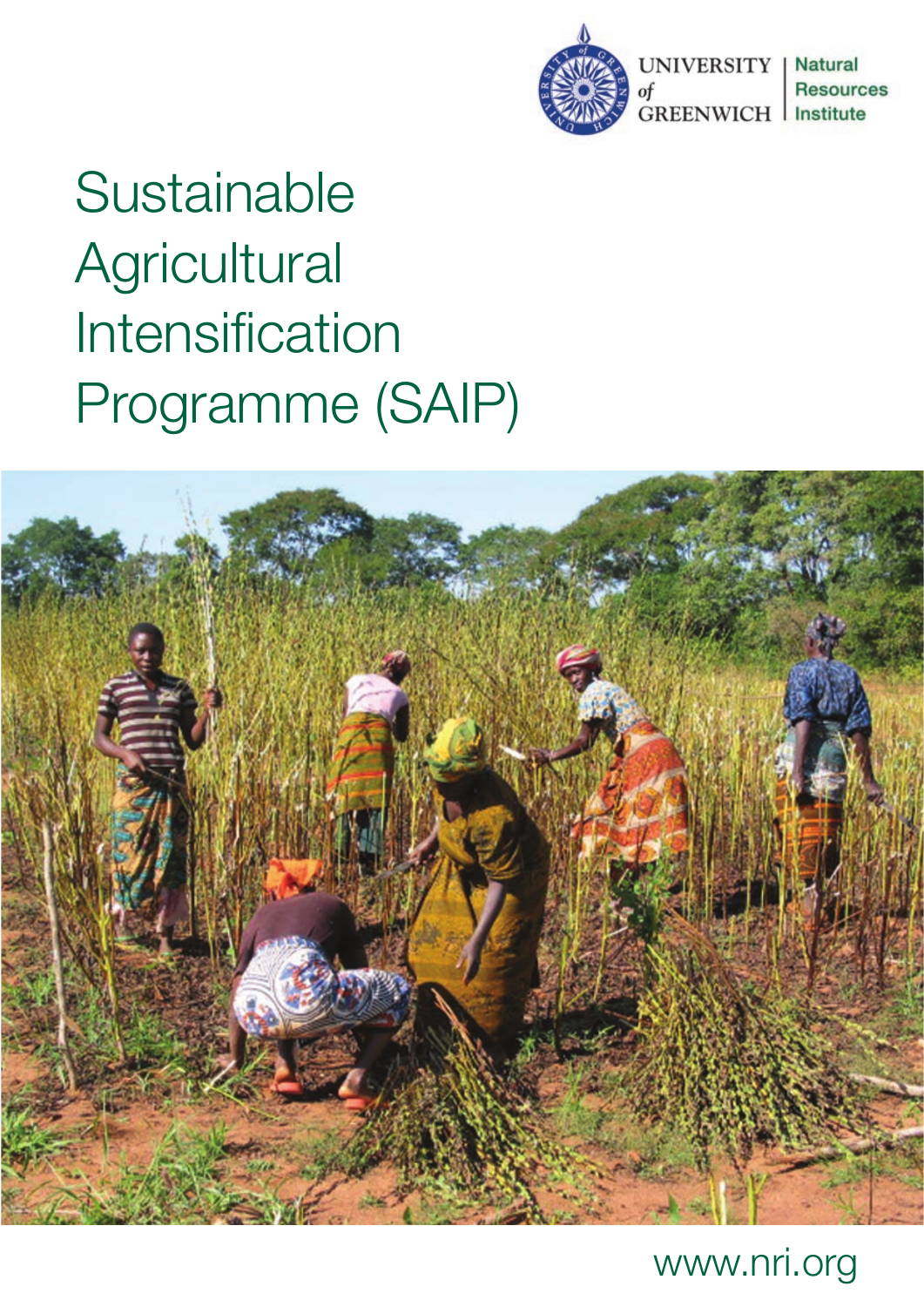# **Today's agricultural challenges**

Food production will need to increase by more than 60% by the end of the century to feed a growing global population, whilst only using currently available land, protecting our living environment and conserving natural and agricultural biodiversity. Sustainable agricultural intensification provides a platform by which food production efficiency can increase to conserve available resources, whilst reducing environmental impacts. Global food production requires the access and the promotion of a healthy and stable environment, in which the use of agrochemicals (e.g. pesticides) and the release of environmental pollutants (e.g. nitrates) and climate changing gas emissions (e.g. carbon dioxide) are controlled to acceptable levels.

# **How will sustainable agriculture meet these challenges?**

Sustainable Agricultural Intensification (SAI) aims to increase agricultural output from the same available land area, while reducing the negative environmental impacts of agricultural technology. The rate of consumption of resources (e.g. land, water, energy, labour and minerals) needed to enhance food production cannot be increased, so the efficiency with which they are used and recycled will have to be significantly improved. Only through efficiency of resource consumption can the impacts of agriculture on the global environment be controlled and reduced so that ecosystems services are maintained. The key to meeting this food production challenge requires the adoption of SAI approaches based on our understanding and our ability to harness knowledge of ecological processes both within agricultural systems and those linking food production to the natural environment.

# **How will the Natural Resources Institute (NRI) help?**

NRI's Sustainable Agricultural Intensification Programme (SAIP) enables farmers to solve problems of rural productivity and intensify agricultural production in a sustainable and efficient manner, through research, capacity development and training. To achieve this we have three overarching themes:

 $\blacksquare$  Integrated crop, pest and disease management practices that reduce crop losses and minimize environmental impact through reduced dependency on chemical inputs

■ Farming systems that use resources more efficiently while increasing production, reducing crop losses and increasing environmental resilience

Enhanced ecosystem services on farms for pollination, pest control, biodiversity conservation and developing resilience to climatic change



The programme uses evidence based agricultural science, with socioeconomic and value chain analysis to better the lives of rural producers. As appropriate, the programme applies system based approaches to identify negative effects of intensification. Capacity development is achieved through training and knowledge exchange with farmers, extension and research services and the private sector and NGOs.

# Our key activities range from simple to hi-tech answers to problems of rural productivity:

 $\blacksquare$  introduction of appropriate, environmentallybenign technologies for control of pests and diseases based on better understanding of the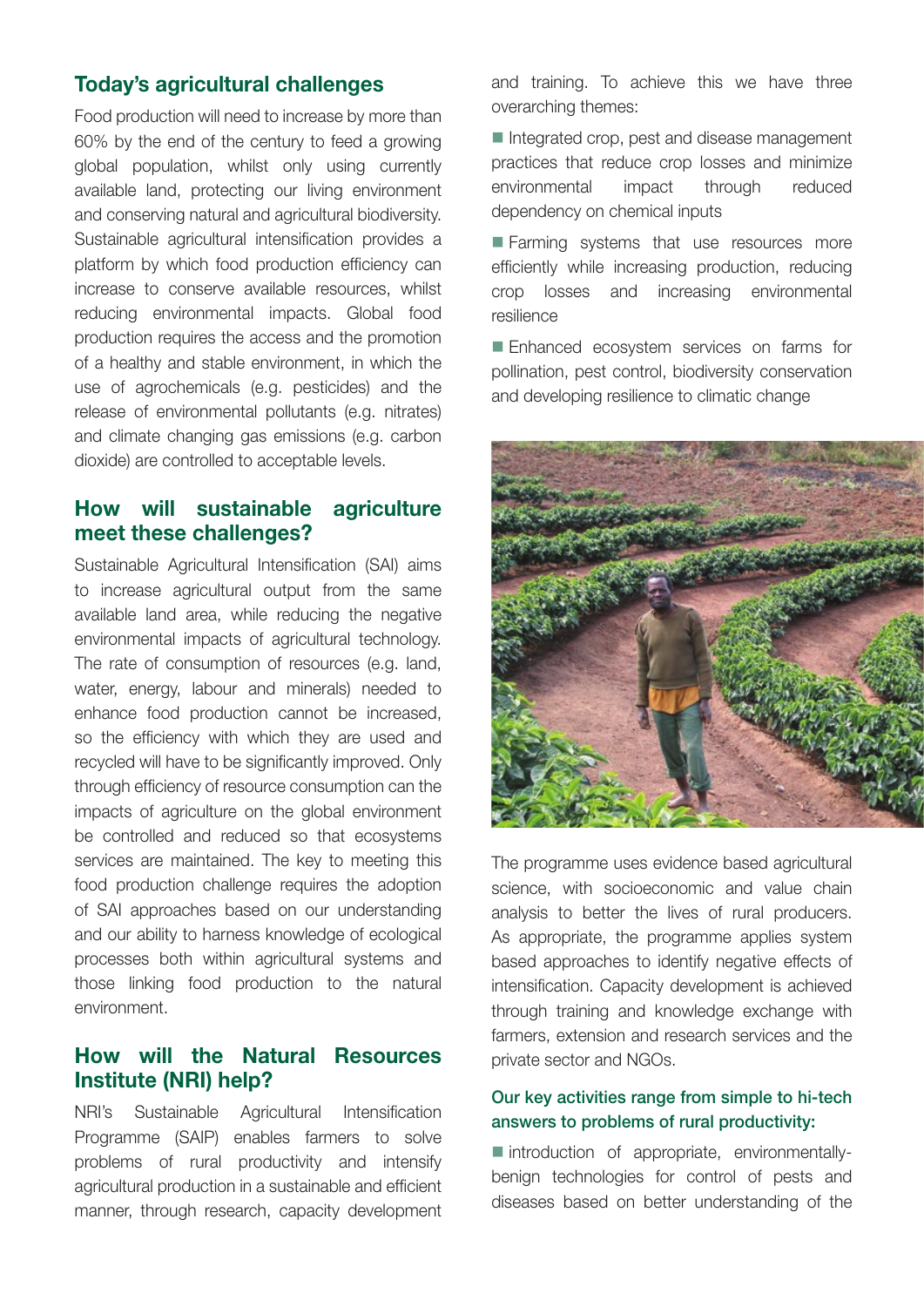ecology of these pests and diseases and their relationships with their host plants, such as plantbased pesticides, microbial control agents and semio-chemicals

 $\blacksquare$  optimised exploitation of elite crop varieties that provide improved yield and quality from reduced inputs (e.g. natural resistance to pests and diseases)

 $\blacksquare$  enhancement of agro-ecological factors such as natural predators and parasites of pests, plant nutrition (e.g. biological nitrogen fixation, companion cropping)

■ reduced dependency on, and increased use efficiency of external inputs (chemical, energy, water etc.), including those that present possible hazards to farmers and the environment

 $\blacksquare$  production of crops that are healthier to consumers with respect to the presence of nutrients including micronutrients

 $\blacksquare$  developing capacity in SAI through training and knowledge exchange within farming communities, extension/technical and research services

# **Some examples of recent NRI work on SAI**

#### Sustainable use of pesticides to protect crops

Crops are attacked by various insects, diseases and other pests, and suffer competition from weeds. For the foreseeable future farmers will need to use chemical pesticides to reduce losses and sustain productivity. Although modern pesticides are less toxic to humans, they must be used safely as recommended. This is particularly crucial for older pesticides commonly used in developing countries. Therefore the promotion of using pesticides safely and sustainably, and their integration into holistic cultural and biological pest management approaches enables the reliance on chemicals to be reduced. Integrated and balanced pest management is the goal of NRI's European Centre for Integrated Pest Management (EUCIPM) which acknowledges the need for pesticides, which do not harm humans, damage the viability of ecosystem, or result in illegal residues in food www.eucipm.org/

# Facilitating the uptake of pesticidal plant technologies for improved food security

Research work endeavours to consolidate existing partnerships of stakeholders from farmers to ministries to exploit the use of pesticidal plants as alternatives to synthetic pesticides. This is being achieved by providing a forum for raising awareness about pesticidal plant use, particularly the livelihood benefits to poor farmers and potential for commercial exploitation. Through the creation of an environment for cross-training, skill-transfer and capacity building, via practical workshops, demonstrations are used to show how plant based pesticidal approaches can be optimised. This research also develops policy guidelines and trial innovations to ensure validated marketing and promotion of safe and effective plant-based pesticides.

#### Biological control of armyworm

In collaboration with Tanzanian and other UK partners, a natural biological insecticide has been developed to combat African armyworm, which decimates eastern and southern Africa crop yields. The approach also does not contaminate the environment or affect human health and its low cost could make it affordable by poorer farmers. The preferential use of this biopesticide has been adopted as national policy in Tanzania and a local company is now establishing production of the biopesticide in Tanzania.

www.nri.org/news.2012/nri-researchers-discovernew-potential-weapon-against-crop-pests

www.nri.org/news.2011/new-armywormbiological-control-facility-for-africa-completed

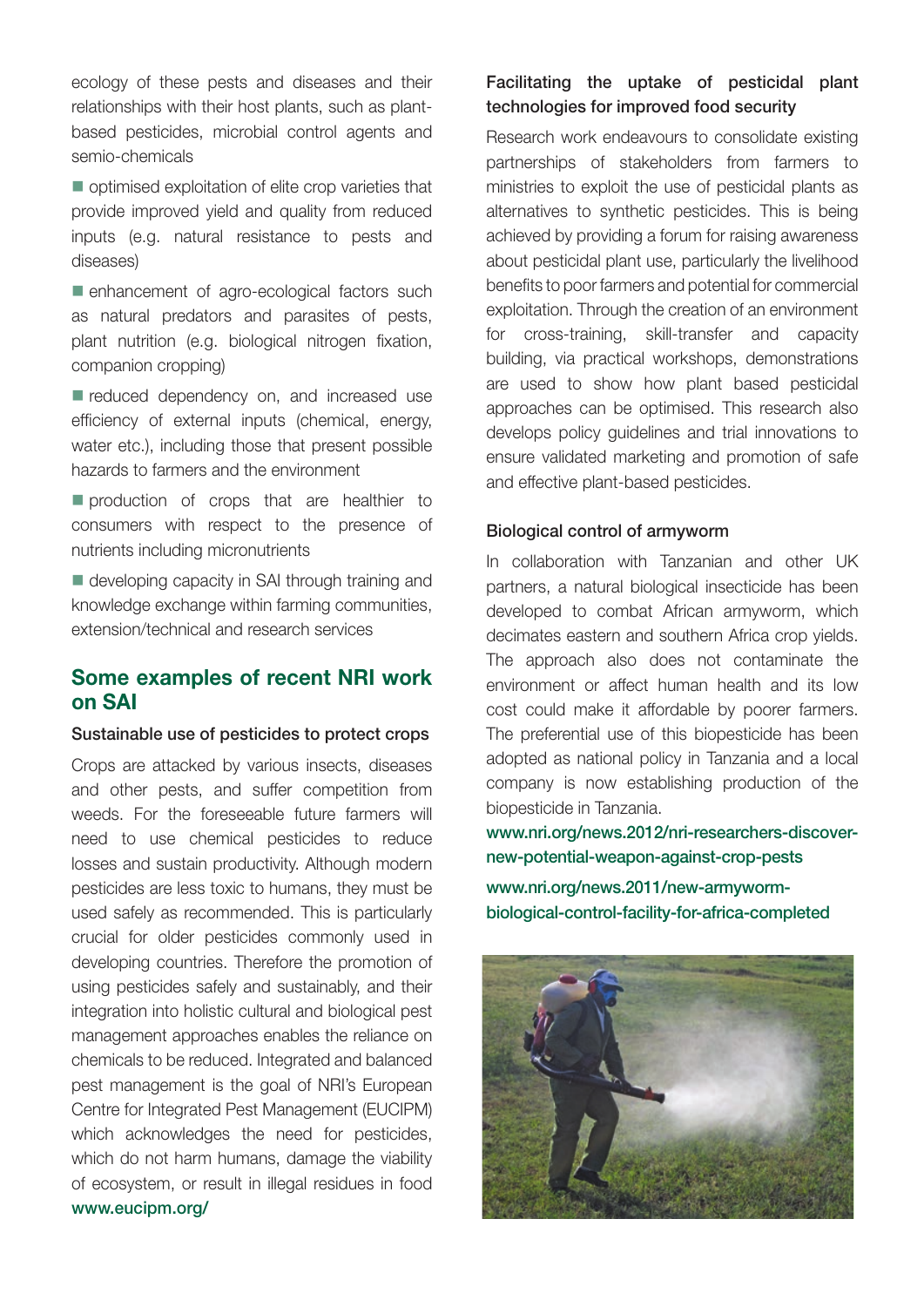#### Developing varieties resistant to leaf curl

In parts of India tomato production is increasingly less viable due to tomato leaf curl virus. In collaboration with CIAT, the World Vegetable



Center and partners in India, three leaf curlresistant varieties have been released. The farmer partnership ensures the varieties met all their relevant criteria. Commercial seed producers have taken up the rights, to multiply and distribute the varieties. Impacts show that by growing these resistant varieties, over 1 million farmers have obtained up to 10 times more profit.

multiplication and distribution to farmers. This healthy planting material is expected to significantly increase cassava production and farmer income in five eastern African countries that are currently affected by these viral diseases.

www.nri.org/news/2013/curing-cassava-ofdeadly-virus-infections)

# Breeding new sweet potato varieties with farmers

This project brought together farmers and scientists to develop a sweet potato variety suited to farmers. Sweet potato seedlings rarely occur and therefore traditional plant breeding labours under a huge disadvantage working only with vegetative propagation which can facilitate the spread of viral diseases. This new selection produces large deep roots, which are protected from weevils, and is highly marketable. Farmer's now have increased income and improved livelihoods.

# Rehabilitation of sustainable Robusta coffee production

Coffee production in Sierra Leone used to be a significant source of income for farmers and the government, but production is now just 10% of what it was before the civil war. Through capacity building and applied research we aim to

#### Rescuing germplasm from viral infections

The research has cleaned the best 25 cassava varieties from the infections of cassava mosaic and brown streak viruses. The varieties were cured from virus infections using a combination of tissue culture and chemo- and thermo-therapies. Indexing for viruses was carried out using highly sensitive molecular techniques, which confirmed the absence of viruses in cleaned cassava plants. The plants have been shipped to eastern Africa for mass

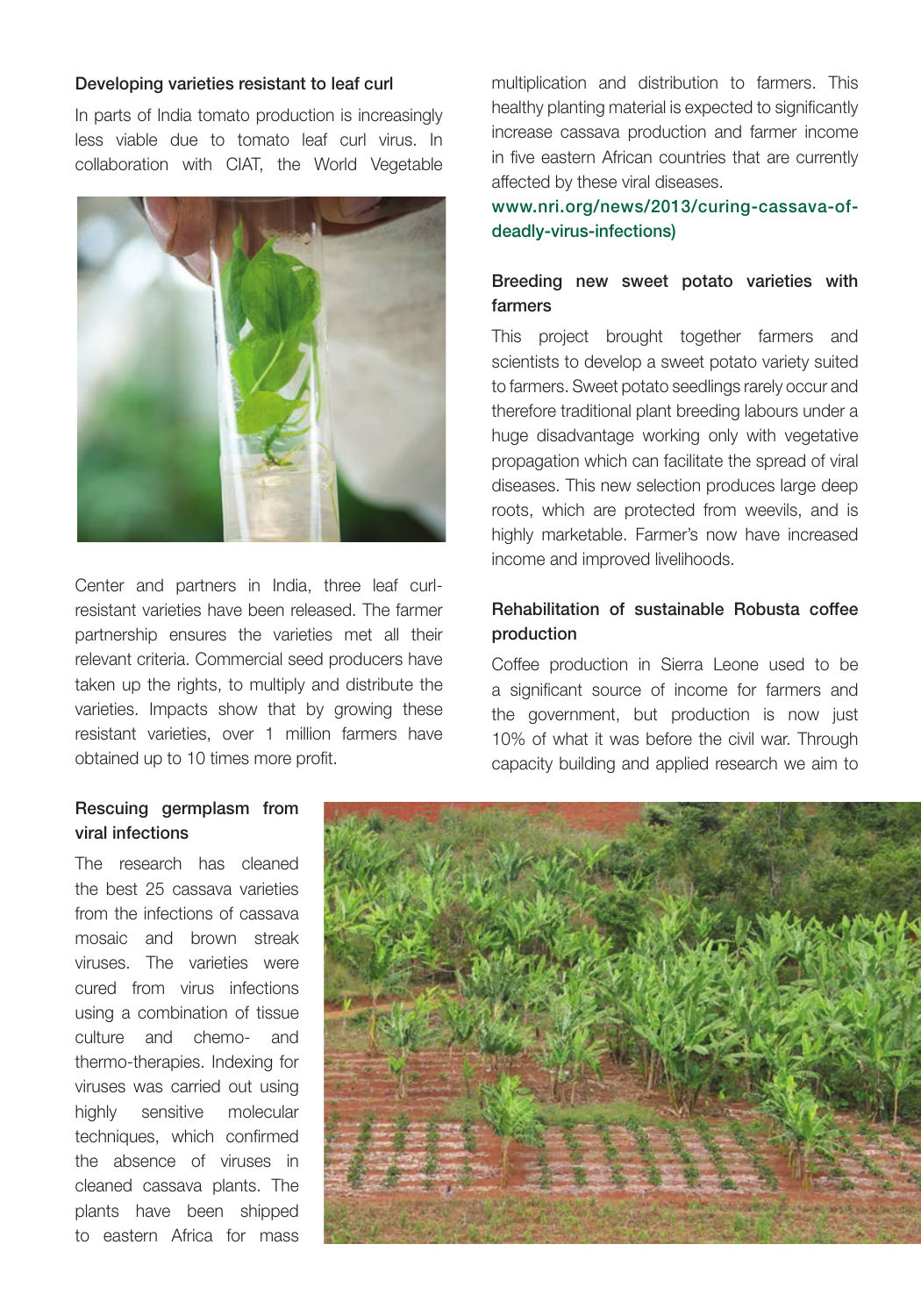support 10,000 coffee farmers and 25 producer organisations in Sierra Leone to rehabilitate shade grown Robusta coffee production through planting new more productive plants, pruning and shade management. This will be complemented with assistance to obtain sustainability certification and improve quality management to enhance market access and prices to farmers.



#### Improving degraded landscapes for agriculture

Research is directed at trying to understand if organic derived forms of charcoal (biochar) can provide not only a long-term source of atmospheric carbon dioxide storage in soil, but also a means by which carbon storage improves soil health (physical, chemical and biological), function, sustainability and crop production. Understanding the relationships between biochar feedstock sources, its physical structure, the pyrolysis process and its function in the soil, underpins research activities looking at ways to utilise crop water and nutrients more efficiently, whilst protecting the environment.

# Linking the production and marketing chain for smallholder commodities

Adopting a value-chain approach is being used to improve household income from sesame through the promotion of sustainable practice in crop production and marketing. Seed availability, to growers, of improved sesame varieties in Tanzania has been increased from 60% to 100% using community-based seed multiplication. Tanzanian varieties have been introduced into Mozambique where they out yield local varieties. The impact of sesame flea beetle has been reduced through project negotiation with an agrochemical company to supply insecticide to treat seeds. Marketing was improved through closer engagement with trading companies and the development of Savings and Credit Co-operatives.

## Improving pollination in Caribbean cocoa production

The lack of efficient pollination is limiting cocoa yields, and thus reducing the income of cocoa farmers. This project brings together researchers in the UK, Trinidad and Tobago and Jamaica to discover ways to optimise and enhance pollinator populations in the Caribbean. Insect surveys on cocoa estates have established baseline data about existing cocoa pollinators, and sampling of odours from cocoa flowers permits evaluation of pollinator attraction to the flowers. This is coupled with work on assaying different pollinator breeding substrates with a view to rearing large numbers of pollinators and releasing them at critical times, as